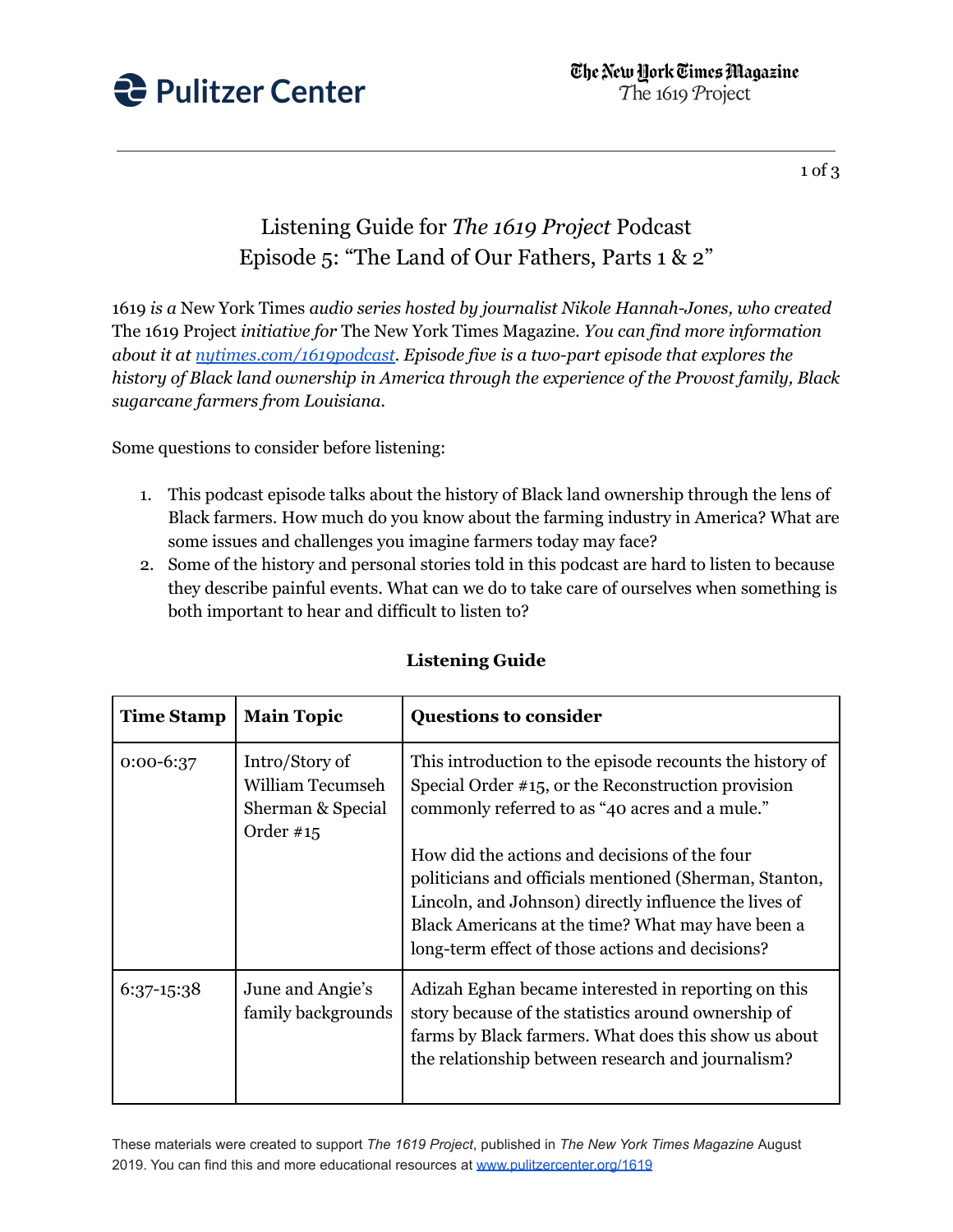

|             |                                        | $2$ of $3$                                                                                                                                                                                                                                                                                                                          |
|-------------|----------------------------------------|-------------------------------------------------------------------------------------------------------------------------------------------------------------------------------------------------------------------------------------------------------------------------------------------------------------------------------------|
|             |                                        | What was the significance of owning and farming land<br>to June's family? Can you relate to this in any way?                                                                                                                                                                                                                        |
| 15:38-25:45 | Where the trouble<br>began             | June says the problems and challenges his family<br>would face getting equitable resources to manage their<br>farm started after they were featured in a book, Black<br>Farmers in America. How do you think the publishing<br>of the book and attention that came with it may have<br>contributed to the problems they would face? |
|             |                                        | What influence does the banking industry have over the<br>lives and livelihood of farmers?                                                                                                                                                                                                                                          |
| 25:45-29:17 | Cumulative impact<br>of discrimination | Do you think that the way other farmers began to<br>characterize June as lazy and deserving of his losses is<br>valid? Why or why not?                                                                                                                                                                                              |
|             |                                        | How did June's experience change the way he<br>understood and interacted with his cousin? What can<br>we learn from it?                                                                                                                                                                                                             |
|             |                                        |                                                                                                                                                                                                                                                                                                                                     |
| 0:00-11:35  | <b>First Guaranty</b><br>bank lawsuit  | What is a whistleblower? What does this portion of the<br>story teach us about the impact of someone being<br>willing to speak out about an injustice?                                                                                                                                                                              |
|             |                                        | The lawsuit mentioned in this portion of the podcast is<br>still open and ongoing. What do you think will be<br>important questions for the judges and juries to<br>consider as they study this case?                                                                                                                               |
| 11:35-21:05 | Pigford lawsuits<br>and settlement     | Racism and discrimination are often discussed as<br>existing within legal and social systems. This means<br>that the way a system is set up allows for easy<br>discrimination against certain people. In what ways is<br>the Pigford case a demonstration of systemic racism?                                                       |